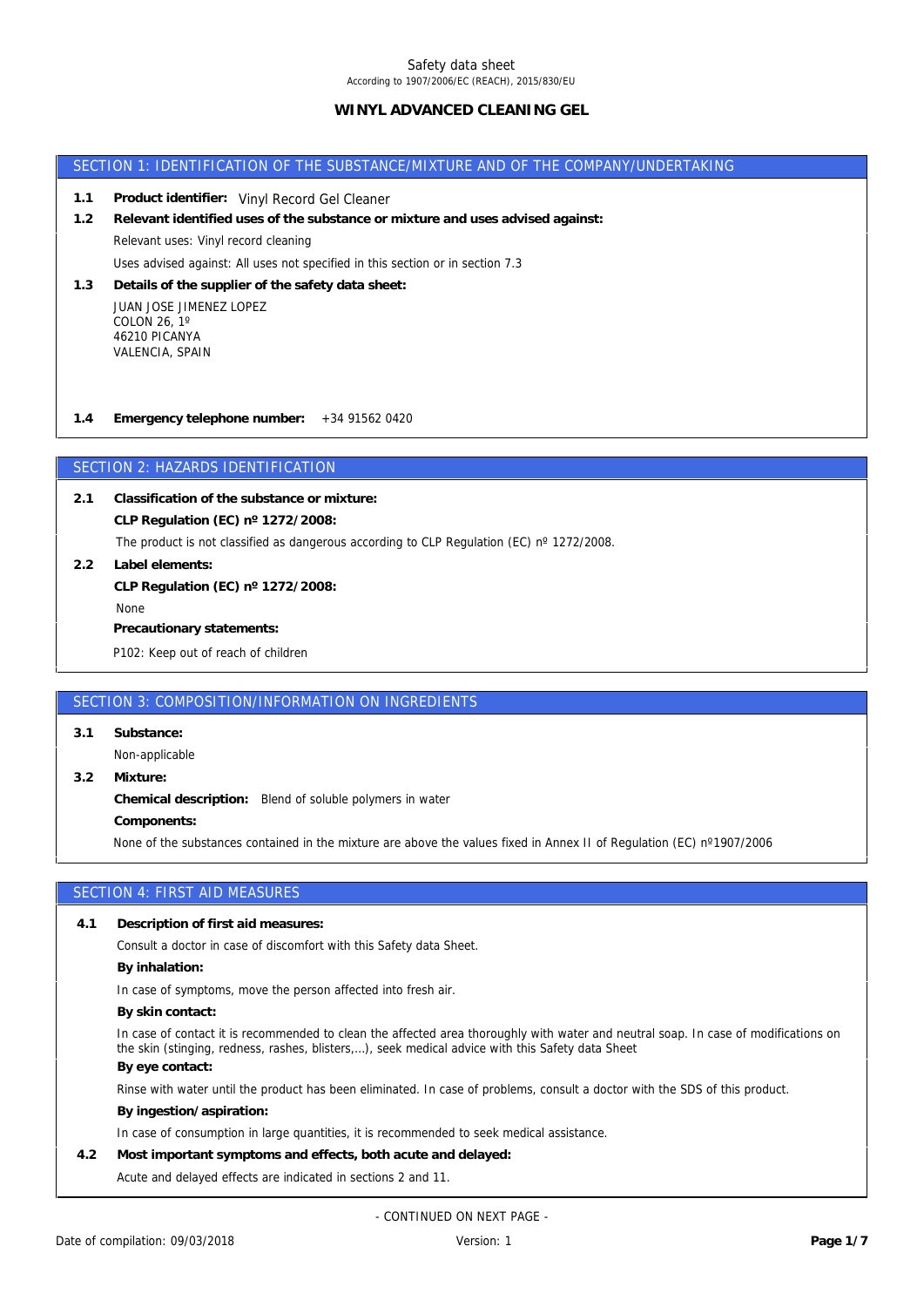# Safety data sheet

# According to 1907/2006/EC (REACH), 2015/830/EU

# **WINYL ADVANCED CLEANING GEL**

## SECTION 4: FIRST AID MEASURES (continued)

Non-applicable **4.3 Indication of any immediate medical attention and special treatment needed:**

## SECTION 5: FIREFIGHTING MEASURES

**5.1 Extinguishing media:**

Product is non-flammable, low risk of fire by the inflammability characteristics of the product in normal conditions of storage, manipulation and use. In the case of the existence of sustained combustion as a result of improper manipulation, storage or use any type of extinguishing agent can be used (ABC Powder, water,...)

**5.2 Special hazards arising from the substance or mixture:**

Due to its non-flammable nature, the product does not present a fire risk under normal conditions of storage, manipulation and use.

**5.3 Advice for firefighters:**

Depending on the magnitude of the fire it may be necessary to use full protective clothing and individual respiratory equipment. Minimum emergency facilities and equipment should be available (fire blankets, portable first aid kit,...) in accordance with Directive 89/654/EC.

**Additional provisions:**

Act in accordance with the Internal Emergency Plan and the Information Sheets on actions to take after an accident or other emergencies. Destroy any source of ignition. In case of fire, refrigerate the storage containers and tanks for products susceptible to inflammation, explosion or BLEVE as a result of high temperatures. Avoid spillage of the products used to extinguish the fire into an aqueous medium.

#### SECTION 6: ACCIDENTAL RELEASE MEASURES

**6.1 Personal precautions, protective equipment and emergency procedures:**

Isolate leaks provided that there is no additional risk for the people performing this task.

**6.2 Environmental precautions:**

This product is not classified as hazardous to the environment. Keep product away from drains, surface and underground water.

**6.3 Methods and material for containment and cleaning up:**

It is recommended:

Absorb the spillage using sand or inert absorbent and move it to a safe place. Do not absorb in sawdust or other combustible absorbents. For any concern related to disposal consult section 13.

**6.4 Reference to other sections:**

See sections 8 and 13.

# SECTION 7: HANDLING AND STORAGE

- **7.1 Precautions for safe handling:**
	- A.- Precautions for safe manipulation

Comply with the current legislation concerning the prevention of industrial risks. Keep containers hermetically sealed. Control spills and residues, destroying them with safe methods (section 6). Avoid leakages from the container. Maintain order and cleanliness where dangerous products are used.

B.- Technical recommendations for the prevention of fires and explosions

It is recommended to transfer at a slow speed to avoid the creation of electrostatic charges that could affect flammable products. Consult section 10 for conditions and materials that should be avoided.

C.- Technical recommendations to prevent ergonomic and toxicological risks

Do not eat or drink during the process, washing hands afterwards with suitable cleaning products.

D.- Technical recommendations to prevent environmental risks

It is not necessary to take special measures to prevent environmental risks. For more information see subsection 6.2

- **7.2 Conditions for safe storage, including any incompatibilities:**
	- A.- Technical measures for storage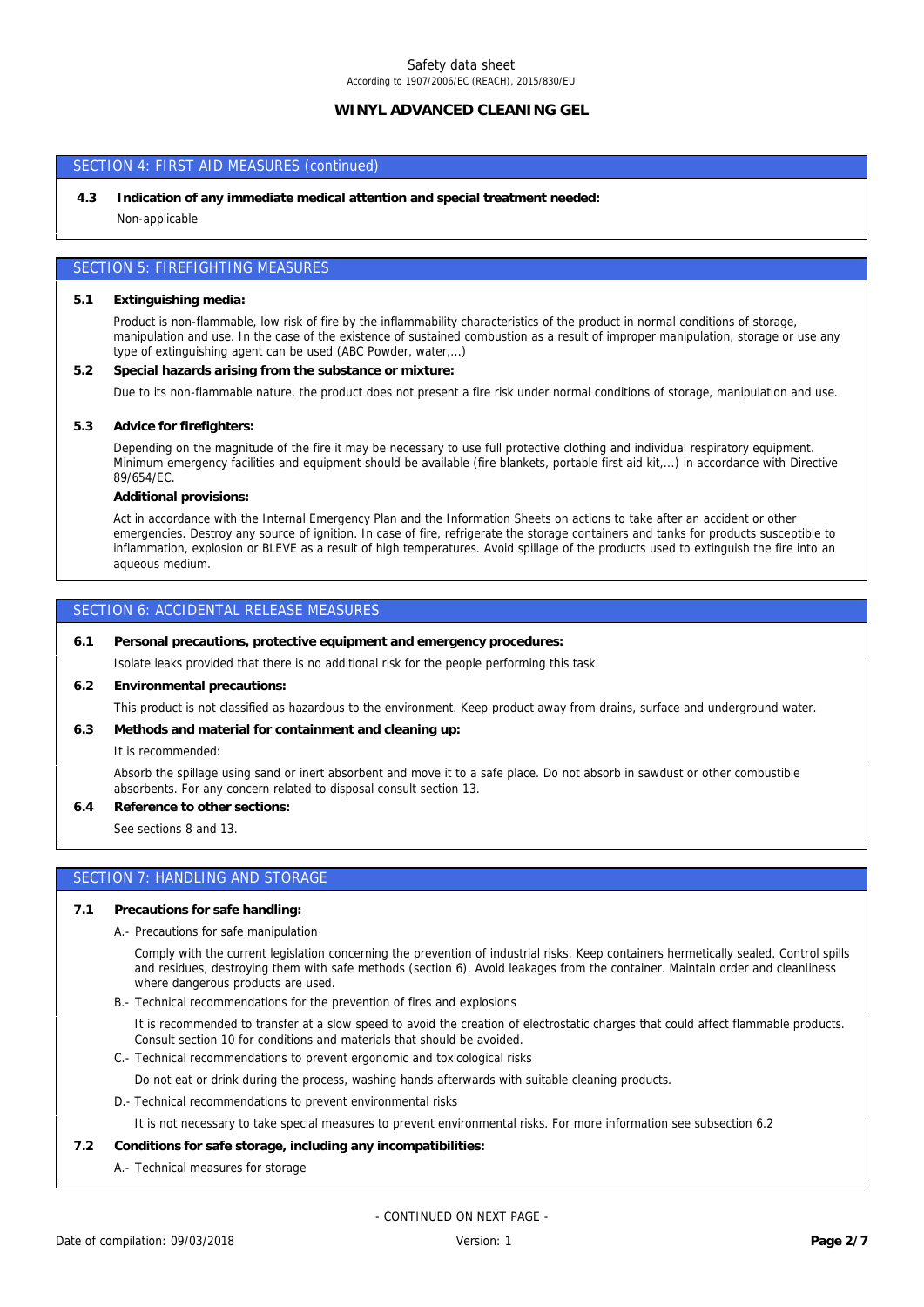# **WINYL ADVANCED CLEANING GEL WINYL ADVANCED CLEANING GEL**

## SECTION 7: HANDLING AND STORAGE (continued)

Minimum Temp.: 5 °C

Maximum Temp.: 35 °C

B.- General conditions for storage

Avoid sources of heat, radiation, static electricity and contact with food. For additional information see subsection 10.5

## SECTION 8: EXPOSURE CONTROLS/PERSONAL PROTECTION

**Environmental exposure controls:**

In accordance with the community legislation for the protection of the environment it is recommended to avoid environmental spillage of both the product and its container. For additional information see subsection 7.1.D

**Volatile organic compounds:**

With regard to Directive 2010/75/EU, this product has the following characteristics:

Average molecular weight: 45,69 g/mol Average carbon number: 1,97 V.O.C. density at 20 ºC: Non-applicable V.O.C. (Supply): 4,60 % weight

## SECTION 9: PHYSICAL AND CHEMICAL PROPERTIES

**9.1 Information on basic physical and chemical properties:**

| For complete information see the product datasheet.                                                |                   |
|----------------------------------------------------------------------------------------------------|-------------------|
| Appearance:                                                                                        |                   |
| Physical state at 20 °C:                                                                           | Viscous liquid    |
| Appearance:                                                                                        | Not available     |
| Color:                                                                                             | Slightly green    |
| Odor:                                                                                              | Not available *   |
| Odour threshold:                                                                                   | Non-applicable *  |
| Volatility:                                                                                        |                   |
| Boiling point at atmospheric pressure:                                                             | 78 °C             |
| Vapour pressure at 20 °C:                                                                          | 6854 Pa           |
| Vapour pressure at 50 °C:                                                                          | 31901 Pa (32 kPa) |
| Evaporation rate at 20 °C:                                                                         | Non-applicable *  |
| Product description:                                                                               |                   |
| Density at 20 °C:                                                                                  | $1,00$ g/ml       |
| Relative density at 20 °C:                                                                         | Non-applicable *  |
| Dynamic viscosity at 20 °C:                                                                        | Non-applicable *  |
| Kinematic viscosity at 20 °C:                                                                      | Non-applicable *  |
| Kinematic viscosity at 40 °C:                                                                      | Non-applicable *  |
| Concentration:                                                                                     | Non-applicable *  |
| pH:                                                                                                | 7,0               |
| Vapour density at 20 °C:                                                                           | Non-applicable *  |
| Partition coefficient n-octanol/water 20 °C:                                                       | Non-applicable *  |
| Solubility in water at 20 °C:                                                                      | Non-applicable *  |
| Solubility properties:                                                                             | Non-applicable *  |
| Decomposition temperature:                                                                         | Non-applicable *  |
| Melting point/freezing point:                                                                      | Non-applicable *  |
| *Not relevant due to the nature of the product, not providing information property of its hazards. |                   |

- CONTINUED ON NEXT PAGE -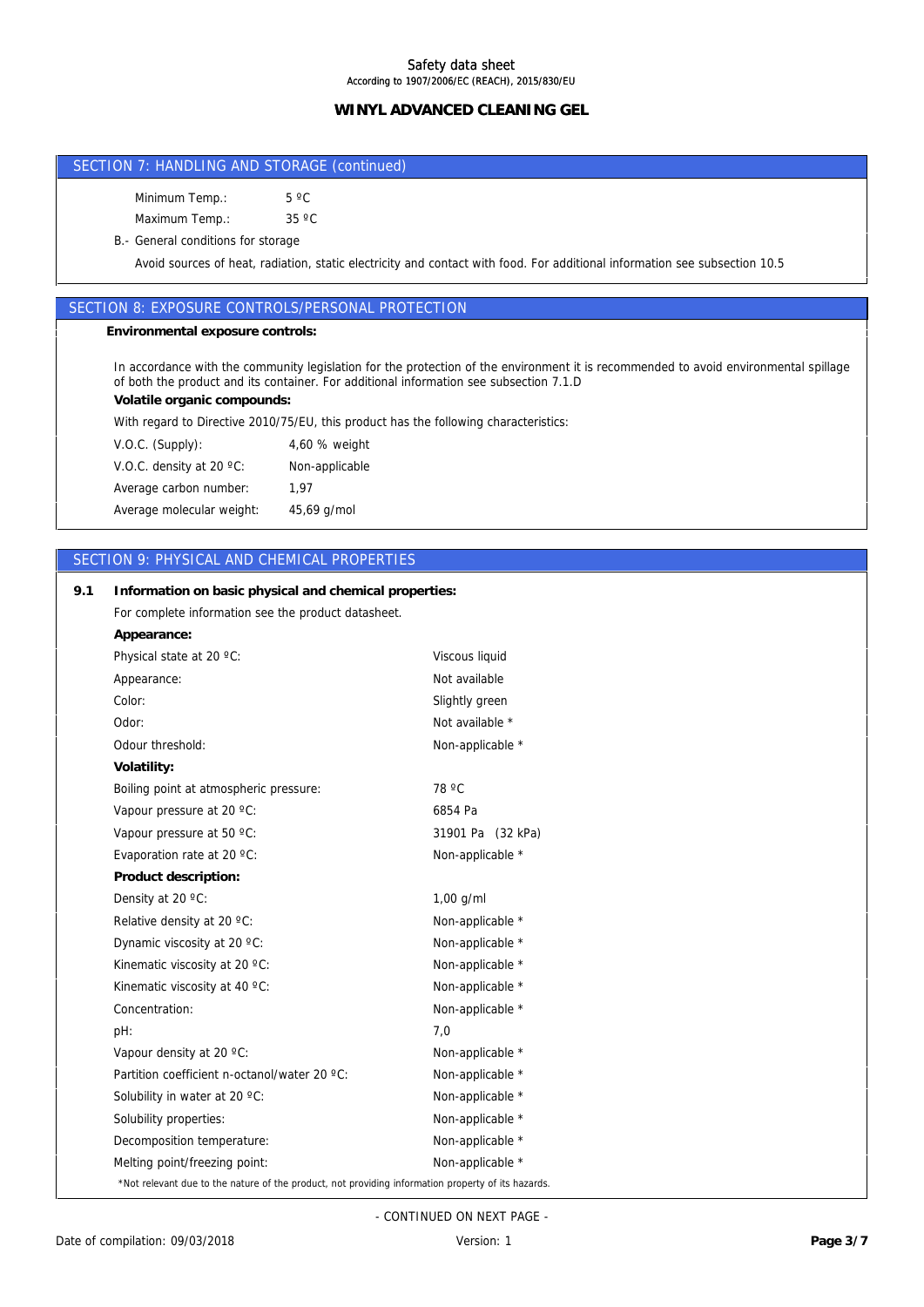# **WINYL ADVANCED CLEANING GEL**

|     | SECTION 9: PHYSICAL AND CHEMICAL PROPERTIES (continued)                                            |                          |
|-----|----------------------------------------------------------------------------------------------------|--------------------------|
|     | Explosive properties:                                                                              | Non-applicable *         |
|     | Oxidising properties:                                                                              | Non-applicable *         |
|     | Flammability:                                                                                      |                          |
|     | Flash Point:                                                                                       | Non Flammable $(>60 °C)$ |
|     | Flammability (solid, gas):                                                                         | Non-applicable *         |
|     | Autoignition temperature:                                                                          | 423 $\degree$ C          |
|     | Lower flammability limit:                                                                          | Non-applicable *         |
|     | Upper flammability limit:                                                                          | Non-applicable *         |
| 9.2 | Other information:                                                                                 |                          |
|     | Surface tension at 20 $^{\circ}$ C:                                                                | Non-applicable *         |
|     | Refraction index:                                                                                  | Non-applicable *         |
|     | *Not relevant due to the nature of the product, not providing information property of its hazards. |                          |

## SECTION 10: STABILITY AND REACTIVITY

**10.1 Reactivity:**

No hazardous reactions are expected because the product is stable under recommended storage conditions. See section 7.

**10.2 Chemical stability:**

Chemically stable under the conditions of storage, handling and use.

**10.3 Possibility of hazardous reactions:**

Under the specified conditions, hazardous reactions that lead to excessive temperatures or pressure are not expected.

**10.4 Conditions to avoid:**

Applicable for handling and storage at room temperature:

| friction<br>Shock and | Contact with air | Increase in temperature | Sunliaht                | <br>Humidity |
|-----------------------|------------------|-------------------------|-------------------------|--------------|
| Not                   | applicable       | No                      | Not                     | Not          |
| : applicable          | Not              | * applicable :          | <sup>+</sup> applicable | applicable   |

#### **10.5 Incompatible materials:**

| Acids                    | Water                | Combustive materials           | Combustible materials | Others                                |
|--------------------------|----------------------|--------------------------------|-----------------------|---------------------------------------|
| Avoid strong acids<br>×. | t applicable<br>IVU! | + ما ۱۰<br>`applicable<br>ישעו | : applicable<br>Not   | strong bases<br>Avoid<br>d alkalis or |

**10.6 Hazardous decomposition products:**

See subsection 10.3, 10.4 and 10.5 to find out the specific decomposition products. Depending on the decomposition conditions, complex mixtures of chemical substances can be released: carbon dioxide (CO2), carbon monoxide and other organic compounds.

### SECTION 11: TOXICOLOGICAL INFORMATION

**11.1 Information on toxicological effects:**

LD50 oral > 2000 mg/kg (rat)

**Dangerous health implications:**

In case of exposure that is repetitive, prolonged or at concentrations higher than recommended by the occupational exposure limits, it may result in adverse effects on health depending on the means of exposure:

A.- Ingestion (acute effect):

- Acute toxicity: Based on available data, the classification criteria are not met
- Corrosivity/Irritability: Based on available data, the classification criteria are not met
- B- Inhalation (acute effect):
	- Acute toxicity: Based on available data, the classification criteria are not met
	- Corrosivity/Irritability: Based on available data, the classification criteria are not met
- C- Contact with the skin and the eyes (acute effect):
	- Contact with the skin: Based on available data, the classification criteria are not met
	- Contact with the eyes: Based on available data, the classification criteria are not met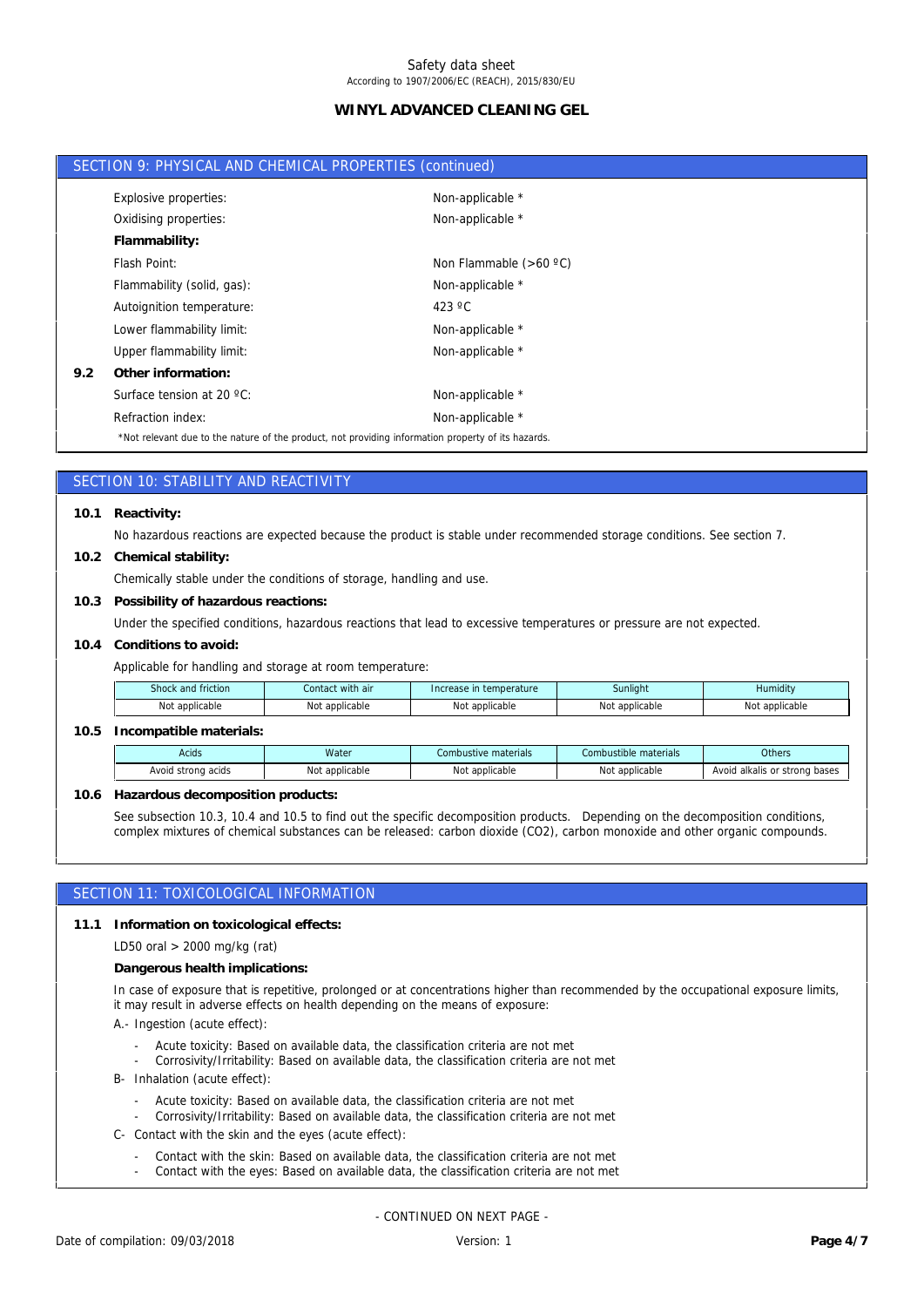# Safety data sheet

According to 1907/2006/EC (REACH), 2015/830/EU

## **WINYL ADVANCED CLEANING GEL**

### SECTION 11: TOXICOLOGICAL INFORMATION (continued)

- D- CMR effects (carcinogenicity, mutagenicity and toxicity to reproduction):
	- Carcinogenicity: Based on available data, the classification criteria are not met
	- Mutagenicity: Based on available data, the classification criteria are not met
	- Reproductive toxicity: Based on available data, the classification criteria are not met
- E- Sensitizing effects:
	- Respiratory: Based on available data, the classification criteria are not met
	- Cutaneous: Based on available data, the classification criteria are not met
- F- Specific target organ toxicity (STOT) single exposure:
	- Based on available data, the classification criteria are not met
- G- Specific target organ toxicity (STOT)-repeated exposure:
	- Specific target organ toxicity (STOT)-repeated exposure: Based on available data, the classification criteria are not met
	- Skin: Based on available data, the classification criteria are not met
- H- Aspiration hazard:

Based on available data, the classification criteria are not met

**Other information:**

Non-applicable

**Specific toxicology information on the substances:**

Not available

## SECTION 12: ECOLOGICAL INFORMATION

The experimental information related to the eco-toxicological properties of the product itself is not available

**12.1 Toxicity:**

Not available

**12.2 Persistence and degradability:**

Not available

- Not available **12.3 Bioaccumulative potential:**
- **12.4 Mobility in soil:**

Not available

- Non-applicable **12.5 Results of PBT and vPvB assessment:**
- **12.6 Other adverse effects:**
	- Not described

### SECTION 13: DISPOSAL CONSIDERATIONS

#### **13.1 Waste treatment methods:**

| Code     | Description             | Waste class (Regulation (EU) No<br>1357/2014) |
|----------|-------------------------|-----------------------------------------------|
| 07 06 01 | Aqueous washing liquids | Non dangerous                                 |

**Type of waste (Regulation (EU) No 1357/2014):**

Non-applicable

**Waste management (disposal and evaluation):**

Consult the authorized waste service manager on the assessment and disposal operations in accordance with Annex 1 and Annex 2 (Directive 2008/98/EC). As under 15 01 (2014/955/EC) of the code and in case the container has been in direct contact with the product, it will be processed the same way as the actual product. Otherwise, it will be processed as non-dangerous residue. We do not recommended disposal down the drain. See paragraph 6.2.

**Regulations related to waste management:**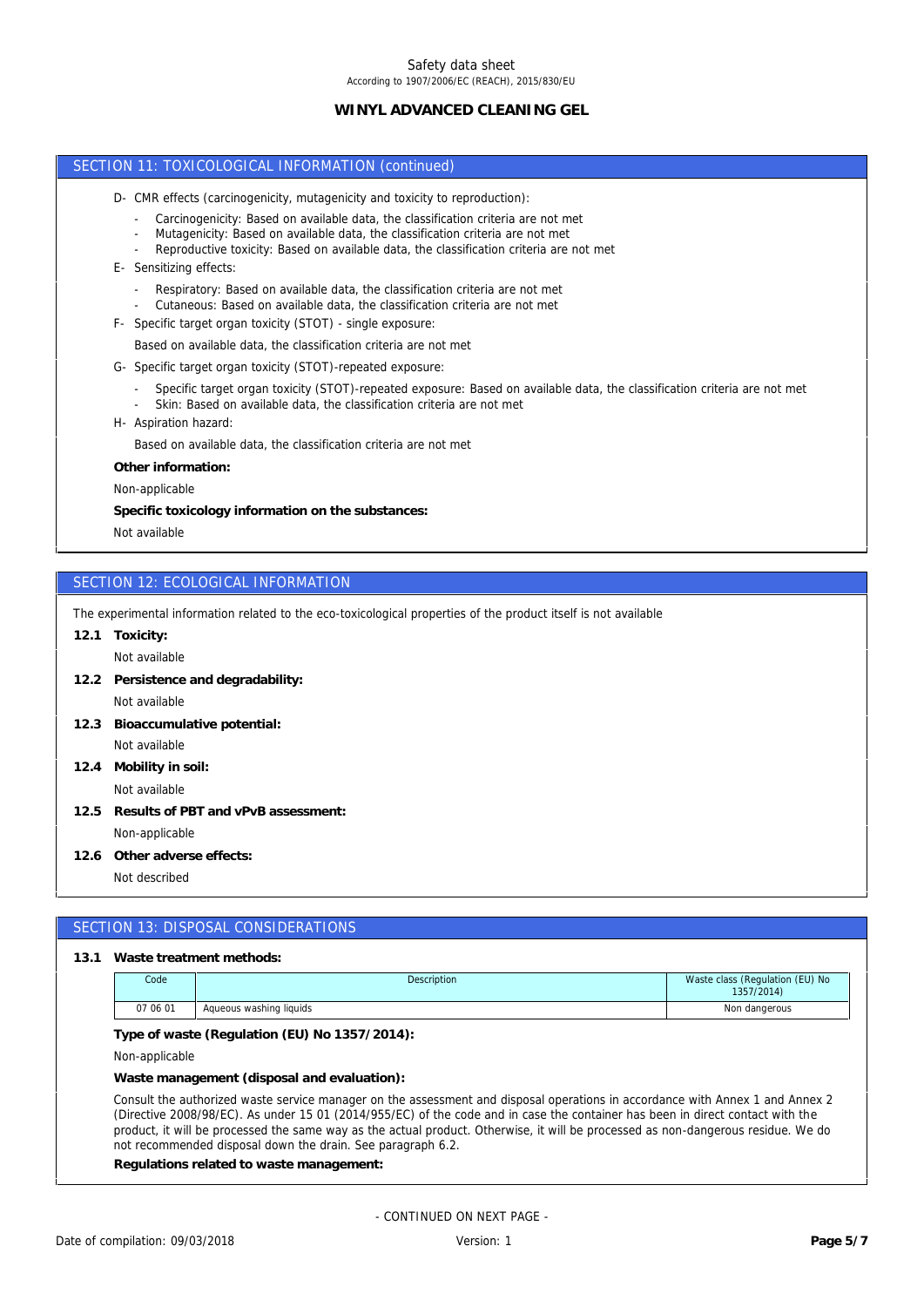## **WINYL ADVANCED CLEANING GEL**

### SECTION 13: DISPOSAL CONSIDERATIONS (continued)

In accordance with Annex II of Regulation (EC) n°1907/2006 (REACH) the community or state provisions related to waste management are stated

Community legislation: Directive 2008/98/EC, 2014/955/EU, Regulation (EU) No 1357/2014

## SECTION 14: TRANSPORT INFORMATION

This product is not regulated for transport (ADR/RID,IMDG,IATA)

## SECTION 15: REGULATORY INFORMATION

- **15.1 Safety, health and environmental regulations/legislation specific for the substance or mixture:**
	- Candidate substances for authorisation under the Regulation (EC) 1907/2006 (REACH): Non-applicable

Substances included in Annex XIV of REACH ("Authorisation List") and sunset date: Non-applicable

Regulation (EC) 1005/2009, about substances that deplete the ozone layer: Non-applicable

Article 95, REGULATION (EU) No 528/2012: Non-applicable

REGULATION (EU) No 649/2012, in relation to the import and export of hazardous chemical products: Non-applicable

**Limitations to commercialisation and the use of certain dangerous substances and mixtures (Annex XVII REACH, etc ….):**

Non-applicable

**Specific provisions in terms of protecting people or the environment:**

It is recommended to use the information included in this safety data sheet as data used in a risk evaluation of the local circumstances in order to establish the necessary risk prevention measures for the manipulation, use, storage and disposal of this product.

**Other legislation:**

The product could be affected by sectorial legislation

**15.2 Chemical safety assessment:**

The supplier has not carried out evaluation of chemical safety.

## SECTION 16: OTHER INFORMATION

**Legislation related to safety data sheets:**

This safety data sheet has been designed in accordance with ANNEX II-Guide to the compilation of safety data sheets of Regulation (EC) Nº 1907/2006 (Regulation (EC) Nº 2015/830)

**Modifications related to the previous Safety Data Sheet which concerns the ways of managing risks:**

Non-applicable

**Texts of the legislative phrases mentioned in section 3:**

The phrases indicated do not refer to the product itself; they are present merely for informative purposes and refer to the individual components which appear in section 3

**CLP Regulation (EC) nº 1272/2008:**

Non-applicable

**Classification procedure:**

Non-applicable

**Advice related to training:**

Minimal training is recommended to prevent industrial risks for staff using this product, in order to facilitate their comprehension and interpretation of this safety data sheet, as well as the label on the product.

**Principal bibliographical sources:**

http://esis.jrc.ec.europa.eu

http://echa.europa.eu

http://eur-lex.europa.eu

**Abbreviations and acronyms:**